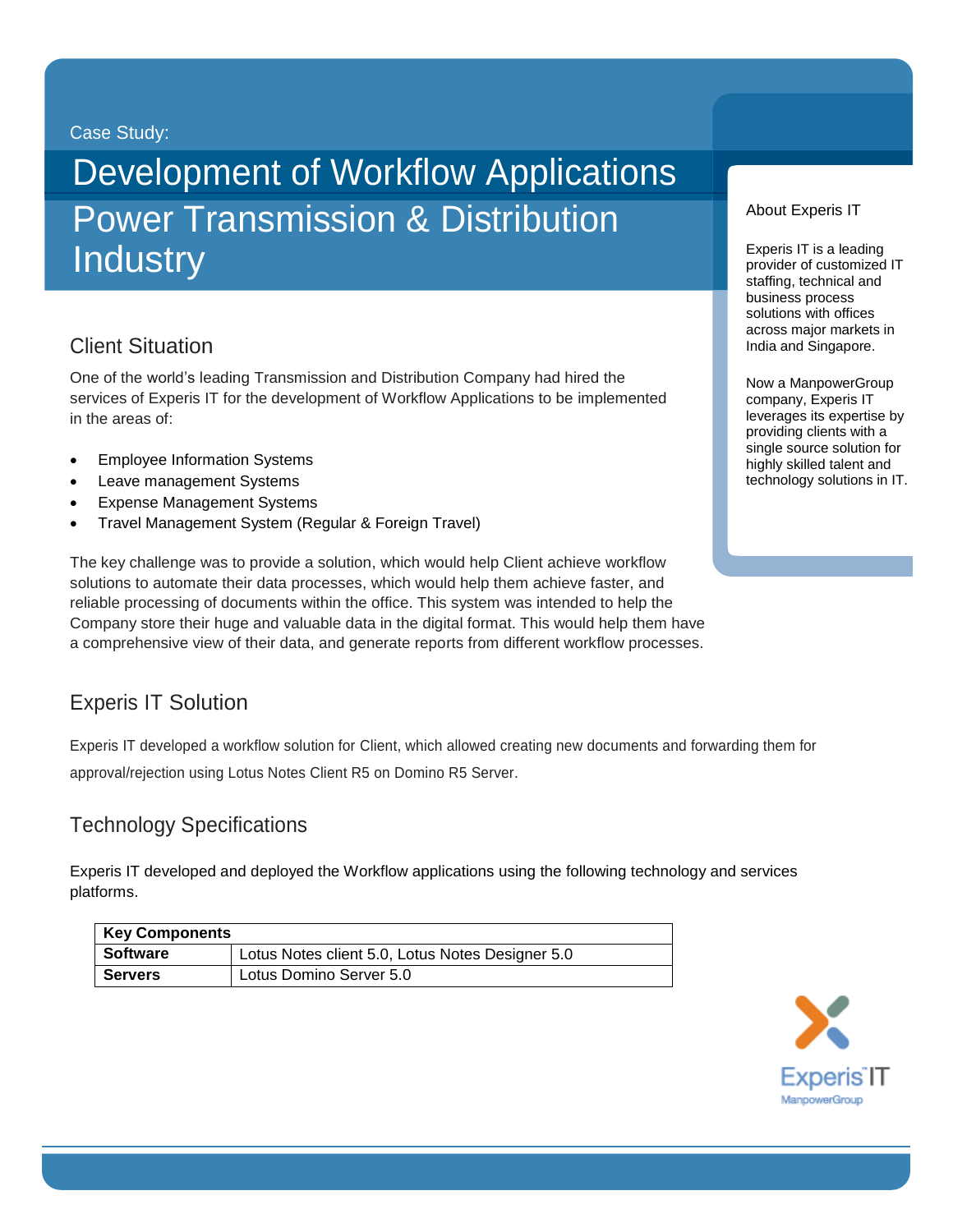## Workflow Application Details

The implementation of the Workflow Applications would result in the following benefits:

Employee Information Systems would provide the administrator with the capability of creating:

- Employee Record
- Company Master
- Cost Center Master
- Location Master
- Segment Master
- Employee Route Master
- Route Master
- Leave Master
- Agent Master
- Account Master
- Grade Master
- Internal Order Master
- WBS Master
- EURO/USD Conversion Master records etc.

This application would be accessed by other workflow applications to retrieve relevant data regarding particular employees.

#### Leave Management System

Leave Management System facilitates the employee to:

- Apply or cancel leave and view leave balance at the time of applying for fresh leave.
- Cancel an approved leave application and apply for Advance Leave through this system. Users can see the status of their application any time.
- The system sends an automated reminder mail to the approver if any application is pending for approval for more than the stipulated time.
- Access a leave breakup report, which gives the user the number of pending and outstanding leaves against a particular leave type.
- Leave balances are automatically updated in the Leave Master when the leave is approved. At the end of the financial year, leave balances are carried forward to the next year automatically.
- The application fetches all required common information from an Administrator Database, which is in the same server as this database.

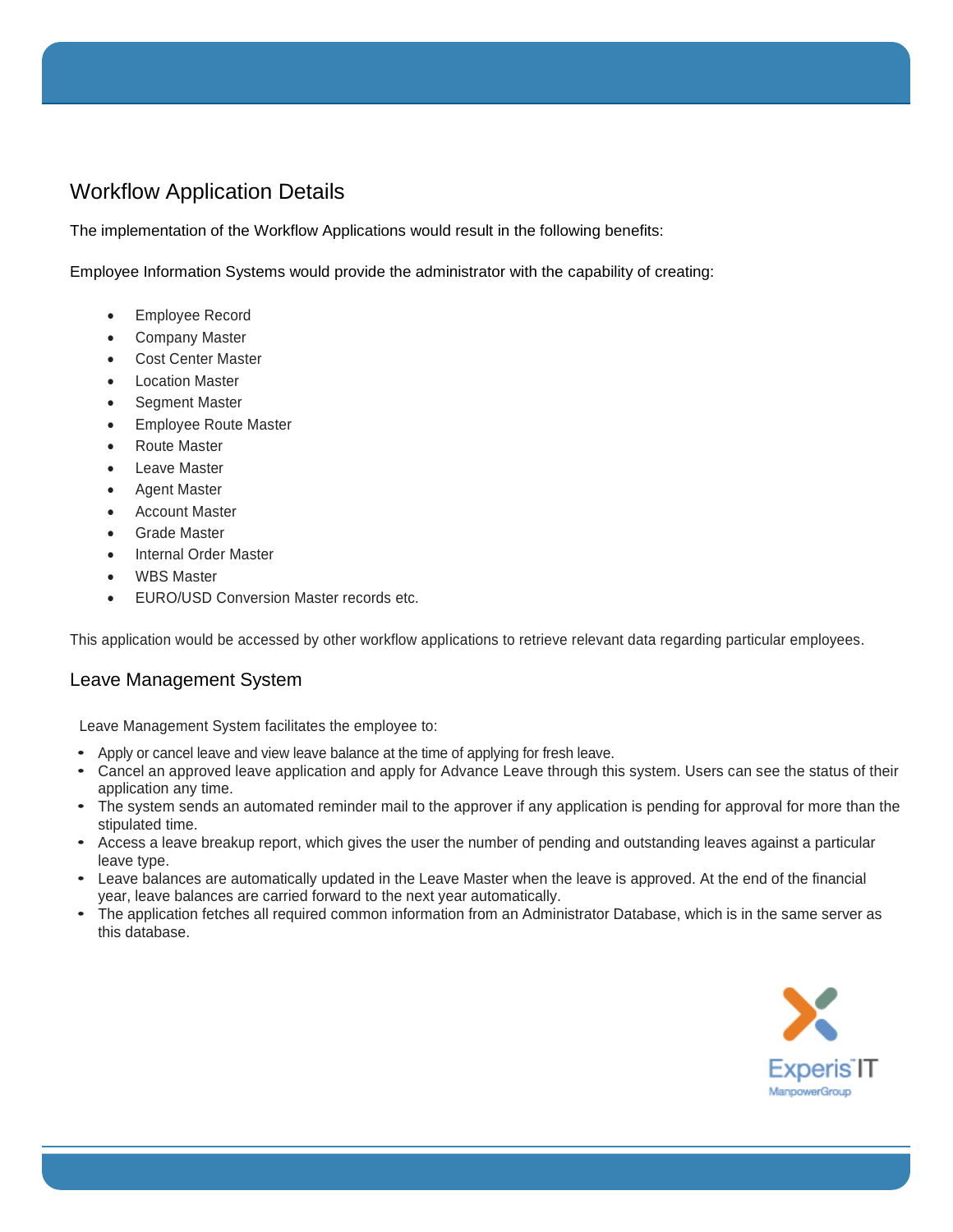#### Expense Management System

This involves workflow for simplifying & systematizing approval of expense reimbursements such as petty cash, entertainment expense, entitlement expense etc. The main utility of this system is that the individual is able to keep track of all the expenses incurred by him. It is a LN based workflow application wherein any employee (even without Lotus Notes id), can apply for reimbursement of expenses, that needs approval from higher authority. The system also facilitates users to check their application approval status. The application fetches all information of employees (like cost center, profit center, main approver etc) from the database, which is located in the same server where the employee information database exists. Excel reports can

be created showing the present status of Expense. The approved expenses are uploaded to SAP table.

#### Travel Management System (Regular)

- The main objective of this system is to make the travel request move fast from initiator to travel Agent through Travel coordinator and obtain confirmed tickets on time.
- The application enables any user to apply for travel request for self or on someone else' behalf
- Provides facility for users to check the status of their travel application

#### Foreign Travel Management System (Regular)

This involves workflow application for **simplifying & systematizing approval of foreign travel request** showing the:

- Budget status
- Expense involved in the current request
- Application approval status

Reports can be created showing the present budget status - company wise & cost center wise. The application fetches all information relevant to the Foreign Travel Request from an Admin database, which is in the same server.

#### Service Request Management System

Involves workflow application for:

- Simplifying & systematizing approval of Service Request.
- The application enables any user to apply for service request.
- This system deals with the internal services required by the employees. The request goes to Service Manager who dynamically selects Implementers for particular Service requests. The Implementers raise AE & sends it back to the Manager.
- The approval path is dynamically set & on approval, Implementers give a closer date.
- On finishing the job finally, the Service request is closed. The system also provides the facility to the users to check the movement status of their application.